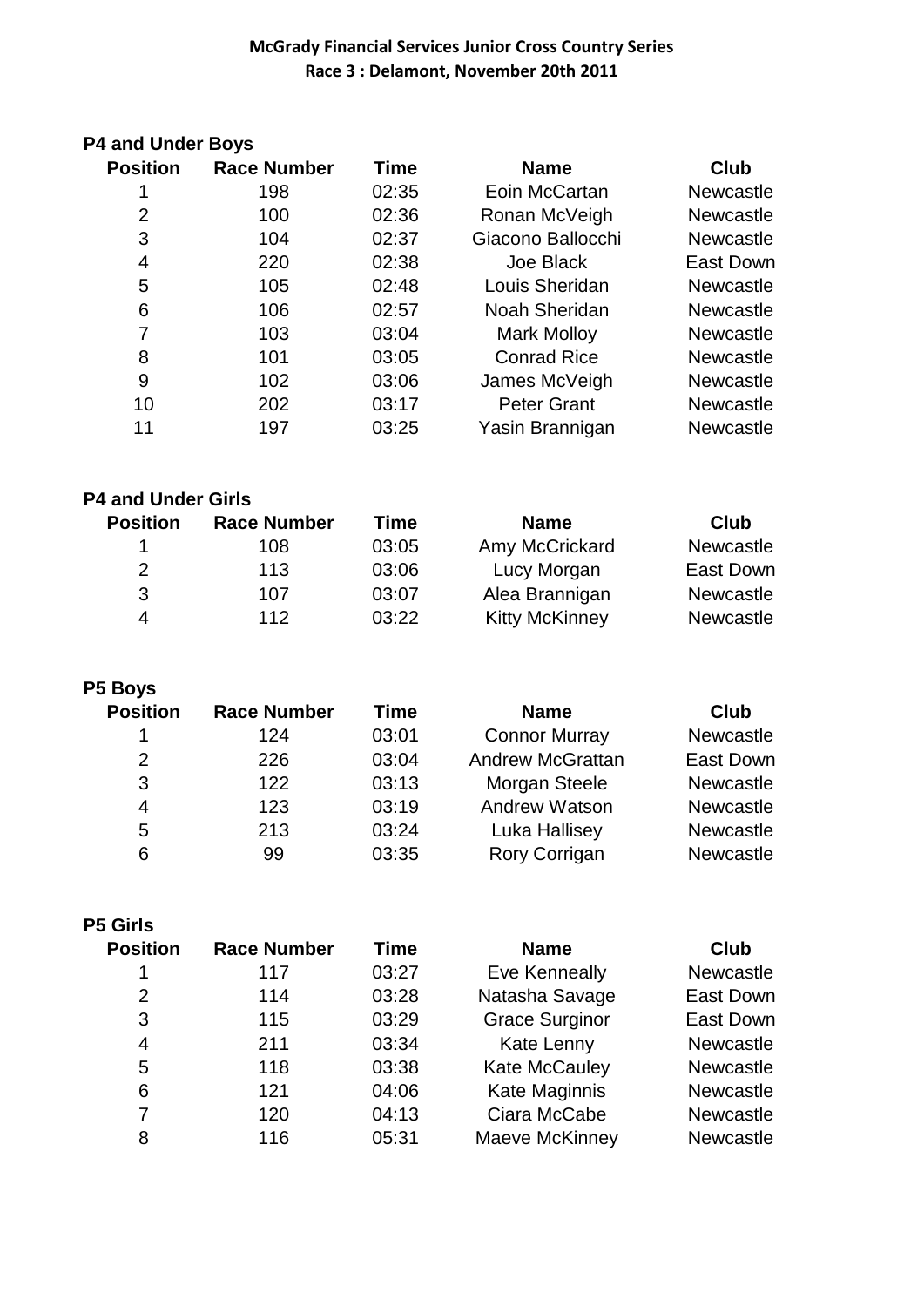| <b>Race Number</b> | Time  | <b>Name</b>            | Club             |
|--------------------|-------|------------------------|------------------|
| 216                | 04:03 | <b>Caoilin Quinn</b>   | East Down        |
| 129                | 04:11 | Ben McGuigan           | <b>Newcastle</b> |
| 130                | 04:23 | Josh Faulkner          | <b>Newcastle</b> |
| 125                | 04:40 | <b>Dean McCrickard</b> | <b>Newcastle</b> |
| 128                | 04:50 | Aidan McCauley         | <b>Newcastle</b> |
| 126                | 05:48 | Adam Morgan            | East Down        |
|                    |       |                        |                  |

| <b>Position</b> | <b>Race Number</b> | <b>Time</b> | <b>Name</b>          | Club             |
|-----------------|--------------------|-------------|----------------------|------------------|
|                 | 134                | 04:42       | Ellen Boyd           | East Down        |
| 2               | 132                | 04:48       | Eabha Campbell       | <b>Newcastle</b> |
| 3               | 139                | 04:49       | <b>Kaira Cairns</b>  | <b>Newcastle</b> |
| 4               | 133                | 04:51       | <b>Paulette Rice</b> | East Down        |
| 5               | 135                | 04:59       | Molly McAlinden      | <b>Newcastle</b> |
| 6               | 138                | 05:05       | Lidia Ballocchi      | <b>Newcastle</b> |
| 7               | 223                | 05:36       | Clara Rogan          | <b>Newcastle</b> |
| 8               | 221                | 05:40       | Sophie Mallon Rooney | East Down        |
| 9               | 137                | 06:11       | Aine Rice            | <b>Newcastle</b> |

**P7 Boys**

| <b>Position</b> | <b>Race Number</b> | Time  | <b>Name</b>              | <b>Club</b>      |
|-----------------|--------------------|-------|--------------------------|------------------|
|                 | 205                | 05:02 | <b>Tim Prenter</b>       | East Down        |
| 2               | 142                | 05:26 | <b>Caolan Hawkins</b>    | <b>Newcastle</b> |
| 3               | 145                | 05:28 | Gabriel Corrigan         | <b>Newcastle</b> |
| 4               | 227                | 05:41 | <b>Matthew McGrattan</b> | East Down        |
| 5               | 141                | 05:48 | Johnny Erskine           | East Down        |
| 6               | 215                | 05:56 | Tom Rodgers              | <b>Newcastle</b> |
| 7               | 228                | 06:03 | <b>Ben McMeekin</b>      | East Down        |
| 8               | 200                | 06:08 | Fionn McKibben           | <b>Newcastle</b> |
| 9               | 146                | 06:41 | Padraig Rogan            | East Down        |
| 10              | 230                | 06:54 | <b>Conor Findlay</b>     | East Down        |

|  | ls<br>Girl |
|--|------------|
|--|------------|

| <b>Position</b> | <b>Race Number</b> | <b>Time</b> | <b>Name</b>            | Club             |
|-----------------|--------------------|-------------|------------------------|------------------|
|                 | 147                | 05:54       | <b>Sarah Dougherty</b> | <b>Newcastle</b> |
|                 | 152                | 06:17       | Marie Claire McVeigh   | <b>Newcastle</b> |
| 3               | 153                | 06:30       | Laura Molloy           | <b>Newcastle</b> |
| 4               | 149                | 06:48       | <b>Lucy Kenneally</b>  | <b>Newcastle</b> |
| 5               | 154                | 07:01       | Rioghnach McGuigan     | <b>Newcastle</b> |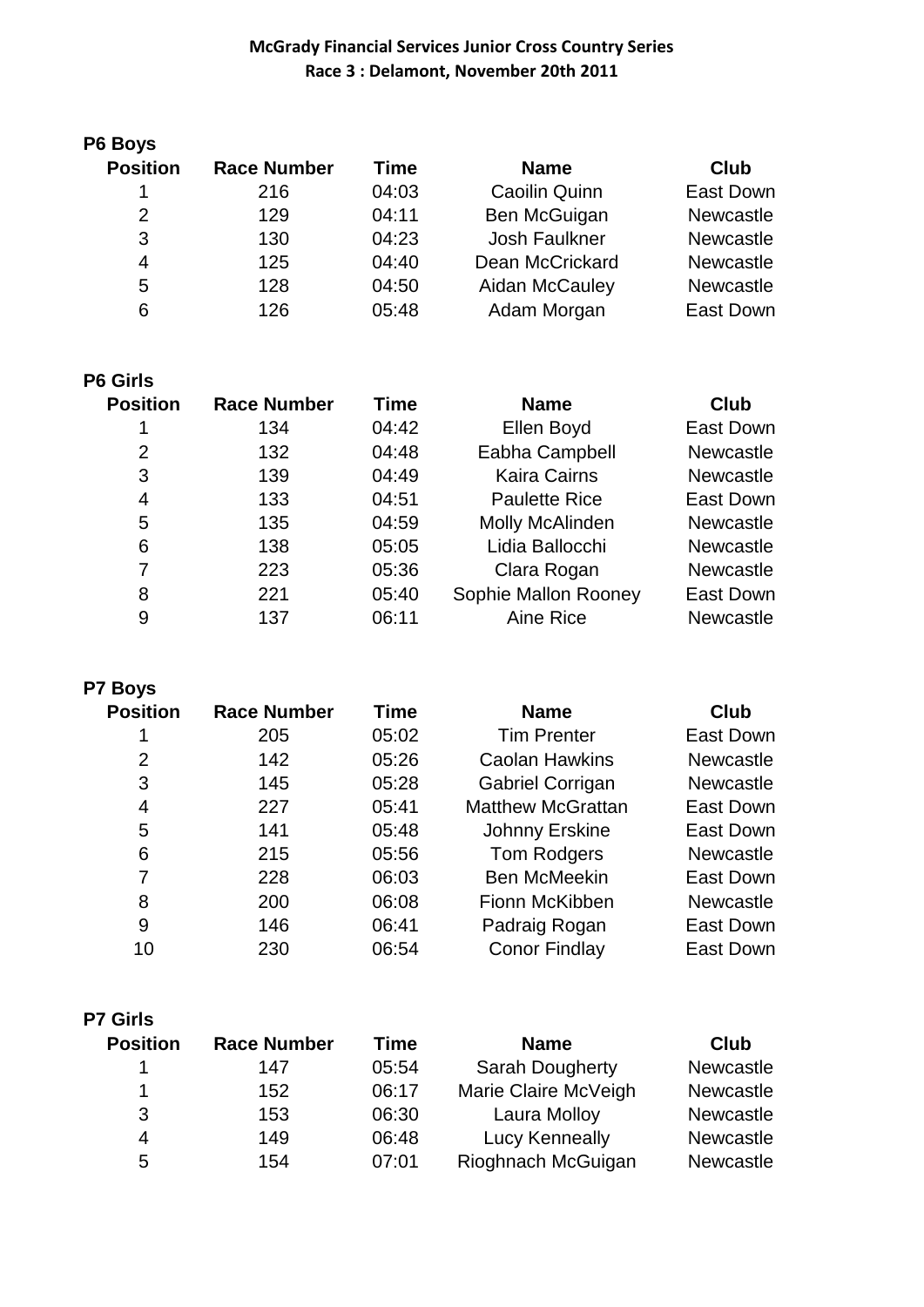| Year 8 Boys     |                    |       |                        |                  |
|-----------------|--------------------|-------|------------------------|------------------|
| <b>Position</b> | <b>Race Number</b> | Time  | <b>Name</b>            | Club             |
| 1               | 201                | 05:43 | <b>Matthew Carrick</b> | East Down        |
| 2               | 229                | 05:59 | <b>Paul McMeekin</b>   | East Down        |
| 3               | 203                | 06:27 | Daniel Atkinson        | East Down        |
| 4               | 222                | 06:36 | Adam Bell              | East Down        |
| 5               | 167                | 06:40 | <b>Ross McCrickard</b> | <b>Newcastle</b> |
| 6               | 195                | 07:34 | <b>Edward Boyd</b>     | East Down        |

|  | <b>Year 8 Girls</b> |  |
|--|---------------------|--|
|  |                     |  |

| <b>Race Number</b> | <b>Time</b> | <b>Name</b>            | <b>Club</b>      |
|--------------------|-------------|------------------------|------------------|
| 162                | 06:38       | Olivia Mooney          | East Down        |
| 158                | 06:44       | Laura Green            | East Down        |
| 156                | 06:49       | Aoife Cochrane         | East Down        |
| 193                | 07:05       | <b>Tara Findlay</b>    | East Down        |
| 208                | 07:15       | Ellen Boden            | <b>Newcastle</b> |
| 157                | 07:16       | Eimear Connor          | East Down        |
| 166                | 07:18       | Jemma Black            | East Down        |
| 165                | 07:24       | <b>Emily Forte</b>     | East Down        |
| 161                | 07:36       | <b>Emily McAlinden</b> | <b>Newcastle</b> |
| 160                | 07:43       | Elisha Surginor        | East Down        |
| 159                | 07:45       | Annie Finnegan         | <b>Newcastle</b> |
| 163                | 09:06       | Aoife McCann           | <b>Newcastle</b> |
|                    |             |                        |                  |

|  |  | Year 9 Boys |
|--|--|-------------|
|--|--|-------------|

| <b>Position</b> | <b>Race Number</b> | <b>Time</b> | <b>Name</b>              | Club             |
|-----------------|--------------------|-------------|--------------------------|------------------|
|                 | 170                | 09:42       | <b>Aidan Hawkins</b>     | Newcastle        |
| $\overline{2}$  | 169                | 09:44       | Marc Breteche            | <b>East Down</b> |
| 3               | 174                | 09:45       | <b>Daniel Molloy</b>     | <b>Newcastle</b> |
| 4               | 173                | 09:49       | Jack Quinn               | Newcastle        |
| 5               | 172                | 10:36       | Eoghan Knight            | Newcastle        |
| 6               | 175                | 10:37       | James Maginnis           | Newcastle        |
| 7               | 171                | 10:38       | <b>Dillon Morgan</b>     | <b>East Down</b> |
| 8               | 214                | 11:32       | <b>Matthew Dougherty</b> | Newcastle        |

| <b>Year 9 Girls</b><br><b>Position</b> | <b>Race Number</b> | Time  | <b>Name</b>         | Club             |
|----------------------------------------|--------------------|-------|---------------------|------------------|
| 1                                      | 218                | 09:28 | Laura Gardiner      | East Down        |
| 2                                      | 176                | 10:58 | Eilis Doyle         | Newcastle        |
| 3                                      | 209                | 11:02 | Niamh Doyle         | <b>Newcastle</b> |
| 4                                      | 177                | 11:16 | Caitriona Doyle     | <b>Newcastle</b> |
| 5                                      | 206                | 12:09 | <b>Lucy Prenter</b> | East Down        |